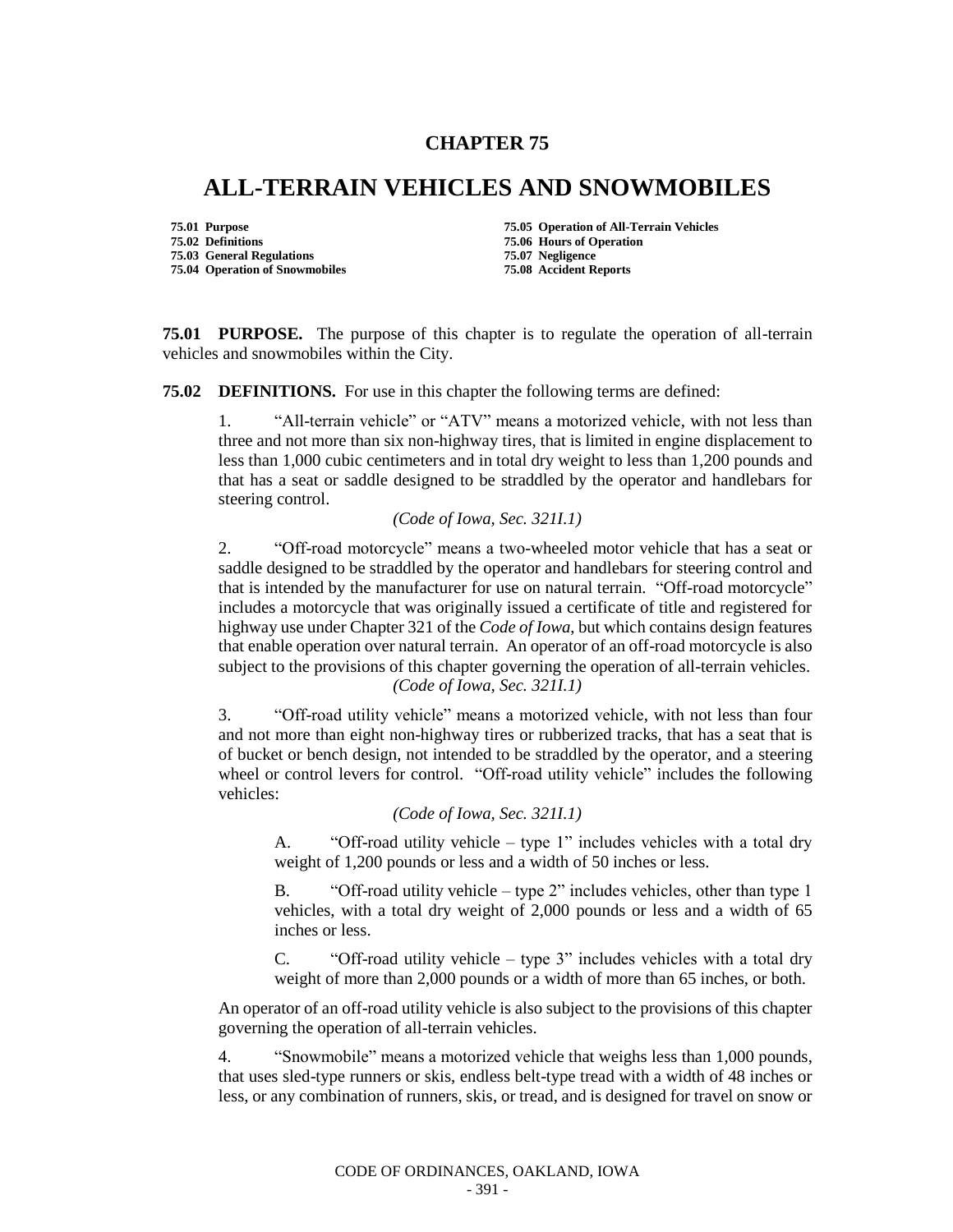ice. "Snowmobile" does not include an all-terrain vehicle that has been altered or equipped with runners, skis, belt-type tracks, or treads. *(Code of Iowa, Sec. 321G.1)*

**75.03 GENERAL REGULATIONS.** No person shall operate an ATV, off-road motorcycle or off-road utility vehicle within the City in violation of Chapter 321I of the *Code of Iowa* or a snowmobile within the City in violation of the provisions of Chapter 321G of the *Code of Iowa* or in violation of rules established by the Natural Resource Commission of the Department of Natural Resources governing their registration, equipment and manner of operation. *(Code of Iowa, Ch. 321G & Ch. 321I)*

**75.04 OPERATION OF SNOWMOBILES.** The operators of snowmobiles shall comply with the following restrictions as to where snowmobiles may be operated within the City:

Streets. Snowmobiles shall be operated only upon streets that have not been plowed during the snow season and on such other streets as may be designated by resolution of the Council.

*(Code of Iowa, Sec. 321G.9[4a])*

2. Exceptions. Snowmobiles may be operated on prohibited streets only under the following circumstances:

A. Emergencies. Snowmobiles may be operated on any street in an emergency during the period of time when and at locations where snow upon the roadway renders travel by conventional motor vehicles impractical. *(Code of Iowa, Sec. 321G.9[4c])*

B. Direct Crossing. Snowmobiles may make a direct crossing of a prohibited street provided all of the following occur:

> (1) The crossing is made at an angle of approximately ninety degrees (90°) to the direction of the street and at a place where no obstruction prevents a quick and safe crossing;

> (2) The snowmobile is brought to a complete stop before crossing the street;

> (3) The driver yields the right-of-way to all on-coming traffic that constitutes an immediate hazard; and

> (4) In crossing a divided street, the crossing is made only at an intersection of such street with another street.

*(Code of Iowa, Sec. 321G.9[2])*

3. Railroad Right-of-Way. Snowmobiles shall not be operated on an operating railroad right-of-way. A snowmobile may be driven directly across a railroad right-ofway only at an established crossing and notwithstanding any other provisions of law may, if necessary, use the improved portion of the established crossing after yielding to all oncoming traffic.

*(Code of Iowa, Sec. 321G.13[1h])*

4. Trails. Snowmobiles shall not be operated on all-terrain vehicle trails except where so designated.

```
(Code of Iowa, Sec. 321G.9[4f])
```
5. Parks and Other City Land. Snowmobiles shall not be operated in any park, playground or upon any other City-owned property without the express permission of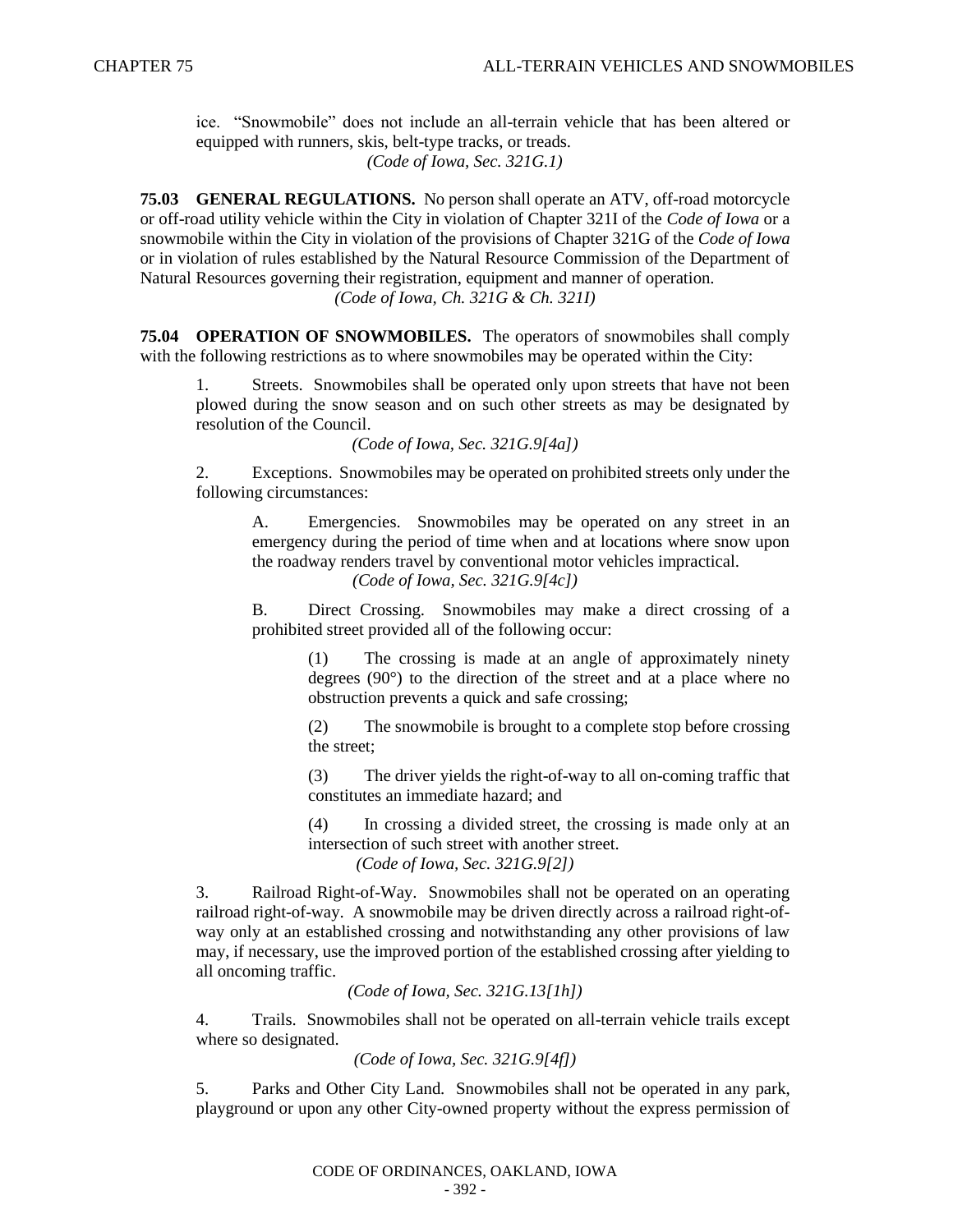the City. A snowmobile shall not be operated on any City land without a snow cover of at least one-tenth of one inch.

6. Sidewalk or Parking. Snowmobiles shall not be operated upon the public sidewalk or that portion of the street located between the curb line and the sidewalk or property line commonly referred to as the "parking" except for purposes of crossing the same to a public street upon which operation is authorized by this chapter.

**75.05 OPERATION OF ALL-TERRAIN VEHICLES.** The operators of ATVs shall comply with the following restrictions as to where ATVs may be operated within the City:

1. Streets. ATVs and off-road utility vehicles may be operated on streets only in accordance with Section 321.234A of the *Code of Iowa* or on such streets as may be designated by resolution of the Council for the operation of registered ATVs or registered off-road utility vehicles. In designating such streets, the Council may authorize ATVs and off-road utility vehicles to stop at service stations or convenience stores along a designated street.

*(Code of Iowa, Sec. 321I.10[1 & 3])*

2. Trails. ATVs shall not be operated on snowmobile trails except where designated.

*(Code of Iowa, Sec. 321I.10[4])*

3. Railroad Right-of-Way. ATVs shall not be operated on an operating railroad right-of-way. An ATV may be driven directly across a railroad right-of-way only at an established crossing and notwithstanding any other provisions of law may, if necessary, use the improved portion of the established crossing after yielding to all oncoming traffic.

*(Code of Iowa, Sec. 321I.14[1h])*

4. Parks and Other City Land. ATVs shall not be operated in any park, playground or upon any other City-owned property without the express permission of the City.

5. Sidewalk or Parking. ATVs shall not be operated upon the public sidewalk or that portion of the street located between the curb line and the sidewalk or property line commonly referred to as the "parking."

6. Direct Crossing. An all-terrain vehicle or off-road utility vehicle may make a direct crossing of a highway provided all of the following occur:

*(Code of Iowa, Sec. 321I.10[5])*

A. The crossing is made at an angle of approximately ninety degrees to the direction of the highway and at a place where no obstruction prevents a quick and safe crossing.

B. The all-terrain vehicle or off-road utility vehicle is brought to a complete stop before crossing the shoulder or main traveled way of the highway.

C. The driver yields the right-of-way to all oncoming traffic which constitutes an immediate hazard.

D. In crossing a divided highway, the crossing is made only at an intersection of such highway with another public street or highway.

E. The crossing is made from a street, roadway, or highway designated as an all-terrain vehicle trail by a state agency, county, or city to a street, roadway,